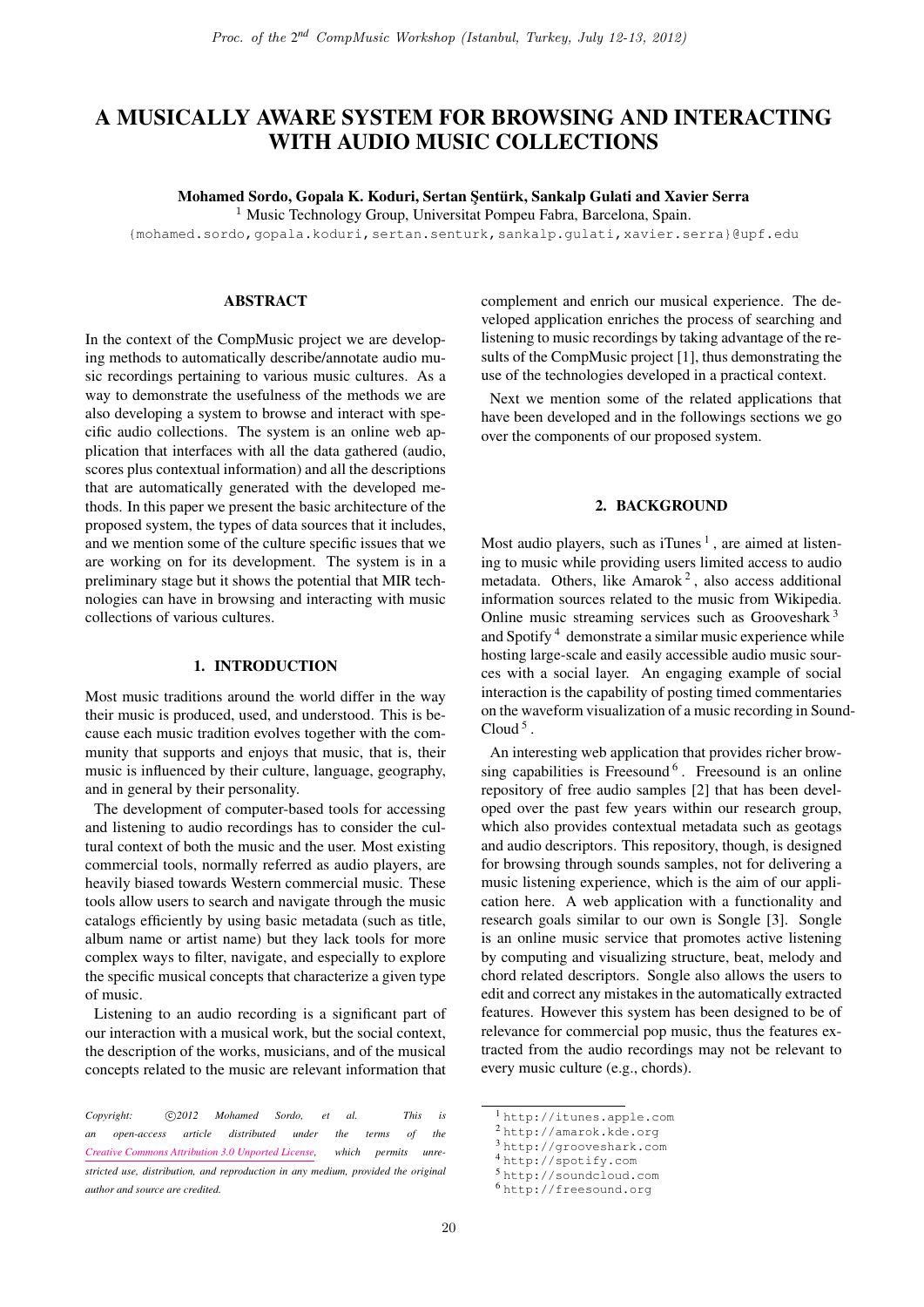

Figure 1. Architecture diagram of the proposed system.

# 3. SYSTEM OVERVIEW

The proposed system integrates many types of data and information related to the audio tracks of a music collection and it has an interface that allows a user to navigate through all the information in a musically meaningful way. Figure 1 shows the components of the complete system as we envision it, but only part of it is actually implemented and described here.

# 3.1 Data sources

The system keeps some of the data sources in a database and others are fetch from data repositories accessible through web APIs. Here we briefly describe the different types of data that are integrated and then used by the web application.

#### *3.1.1 Audio recordings*

The first task in building the system has been to gather a representative audio collection of the various music cultures that we are studying (currently Hindustani, Carnatic and Turkish makam). We made a selection from which we could start carrying out research on several musically relevant problems. Experts advised us and we bought around 200 commercial CDs for each repertoire plus we got access to some personal CD collections, gathering more than 300 hours of audio recordings for each collection. The size will grow in time and we aim at reaching 500 hours of audio per collection in the next few years. For the selection of the CDs it was important to choose recordings by recognized and representative artists, with reliable editorial data. The audio tracks that are actually accessible from the system interface are the ones whose metadata is available in MusicBrainz<sup>7</sup> and thus have an identifier that can be used

to link the audio tracks with all the other available information. The web interface displays the audio data and it has a simple player to interact with it.

#### *3.1.2 Audio features*

Various low to mid level audio features from the audio recordings of the music collections are extracted and kept together with the audio recordings. Given that we are currently focusing on melodic and rhythmic dimensions of the music we have extracted low level audio features such as: perceptual amplitude, onsets, and predominant pitch [4]. For the Indian music collections, the tonic pitch of the lead performer is also extracted [5]. The Essentia library [6], an audio analysis library developed by our research group that includes most of the common low and mid level feature analysis algorithms, is used to compute these descriptions. We are currently doing research on various culture specific descriptors that will be integrated into Essentia and used in the system as they become available. For example we are working on intonation analysis [7], motivic analysis [8] or rag recognition [9]. The audio features are stored in the system using the YAML format <sup>8</sup>.

The web application offers visualization of different audio features, aligned in time with the audio data. In the current version we have adapted the RepoVizz visualization tool [10] and integrated it into the Web interface, as shown in Figure 2. Visualizing the features while listening to the audio adds another dimension to the musical experience.

## *3.1.3 Music scores*

Each musical culture studied in the CompMusic project uses some form of symbolic representations for their music. In Turkish makam music an extended version of West-

<sup>7</sup> http://musicbrainz.org

<sup>8</sup> http://en.wikipedia.org/wiki/YAML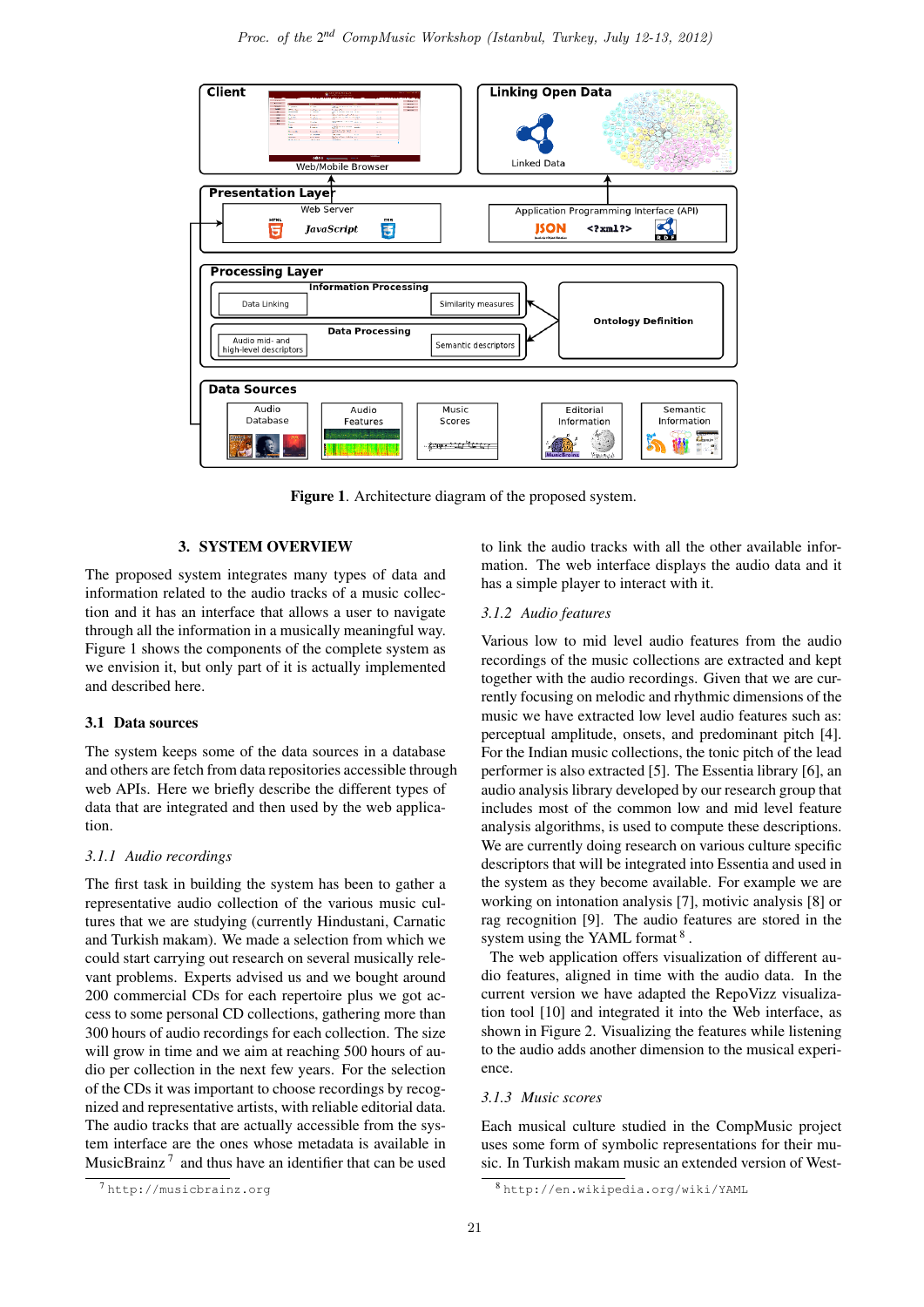

Figure 2. Dynamic and interactive visualization of audio features on the system's web interface.

ern classical notation [11] is very much used. Hindustani music uses Bhatkhande notation [12] and Carnatic music uses Dikshitar's notation [13], but these notations are not used much by performers, being mainly used for archival purposes.

To store the scores in machine readable format, we have considered Humdrum [14] or Music $XML<sup>9</sup>$ . Currently we have 1,700 scores from Turkish makam [15] and their integration into the system is in progress. The specific format to be used has not been decided but most probably will be MusicXML. When not available in a public repository accesible through a web API, the machine readable scores will be stored with the audio recordings and the audio features. The audio recordings and the scores of the same compositions will be linked using MusicBrainz and displayed in a synchronized way.

# *3.1.4 Editorial metadata*

Every audio recording that we have gathered is accompanied by editorial metadata. Since most audio recordings come from commercial CDs, the editorial metadata comes from the cover or the booklet accompanying the CD. We use MusicBrainz to store and access all this metadata, which includes names of recordings, releases, compositions, composers, performers, and other culture-specific musical concepts. Most of the metadata of the audio recordings obtained was not yet in MusicBrainz, thus we have had to add it ourselves.

MusicBrainz is an open repository of music metadata. It supports all the metadata associated to CDs plus other detailed information about the music. It is designed in such a way that it keeps information about the relations among the previously mentioned musical concepts, thus providing an ontology of music metadata. This metadata is accessible via a web service and it can be easily integrated in the system. However MusicBrainz was designed to support western popular music and it lacks the support for some of our culture specific concepts. We are working closely with the MusicBrainz community to help develop the MusicBrainz framework so that it can better support the the

| <b>Collection</b> |     | CDs Recordings Performers |     |
|-------------------|-----|---------------------------|-----|
| Carnatic          | 196 | 1001                      | 60  |
| Hindustani        | 136 | 495                       | 64  |
| Turkish-makam     | 100 | 1011                      | 116 |

Table 1. Statistics of the CompMusic collection in MusicBrainz.

music repertoires we are working on. Table 1 shows the statistics of the three main music collections we have uploaded to MusicBrainz, which is a subset of all the audio recordings that we have gathered, thus we are still in the process of completing them.

There are other information resources than can be used to complement the editorial metadata obtained from MusicBrainz. One such resource is Wikipedia <sup>10</sup>, a dynamic and evolving encyclopedia repository of universal knowledge. The complementary information that can be found in Wikipedia, and automatically retrieved with its API, includes artist biographies, description of musical concepts (such as raagas, taalas, makams, etc.) plus other editorial information. All the editorial information is automatically fetched and displayed in the Web interface of our system.

# *3.1.5 Semantic information*

The previous data sources correspond to information that is either obtained from music editors, communities of experts, or from the audio itself. Another way of obtaining information about our music collections is through user generated content, i.e., information provided by users in a collaborative manner. This includes blogs, album reviews, dedicated websites, social tags, or discussion forums. We have started gathering semantic information from an online dedicated forum of Carnatic music lovers, Rasikas.org<sup>11</sup>, in which users engage in many types of discussions, covering most relevant Carnatic music related topics. In our preliminary work [16] we have extracted and analyzed some

<sup>9</sup> http://www.makemusic.com/musicxml

<sup>10</sup> http://wikipedia.org

<sup>11</sup> http://rasikas.org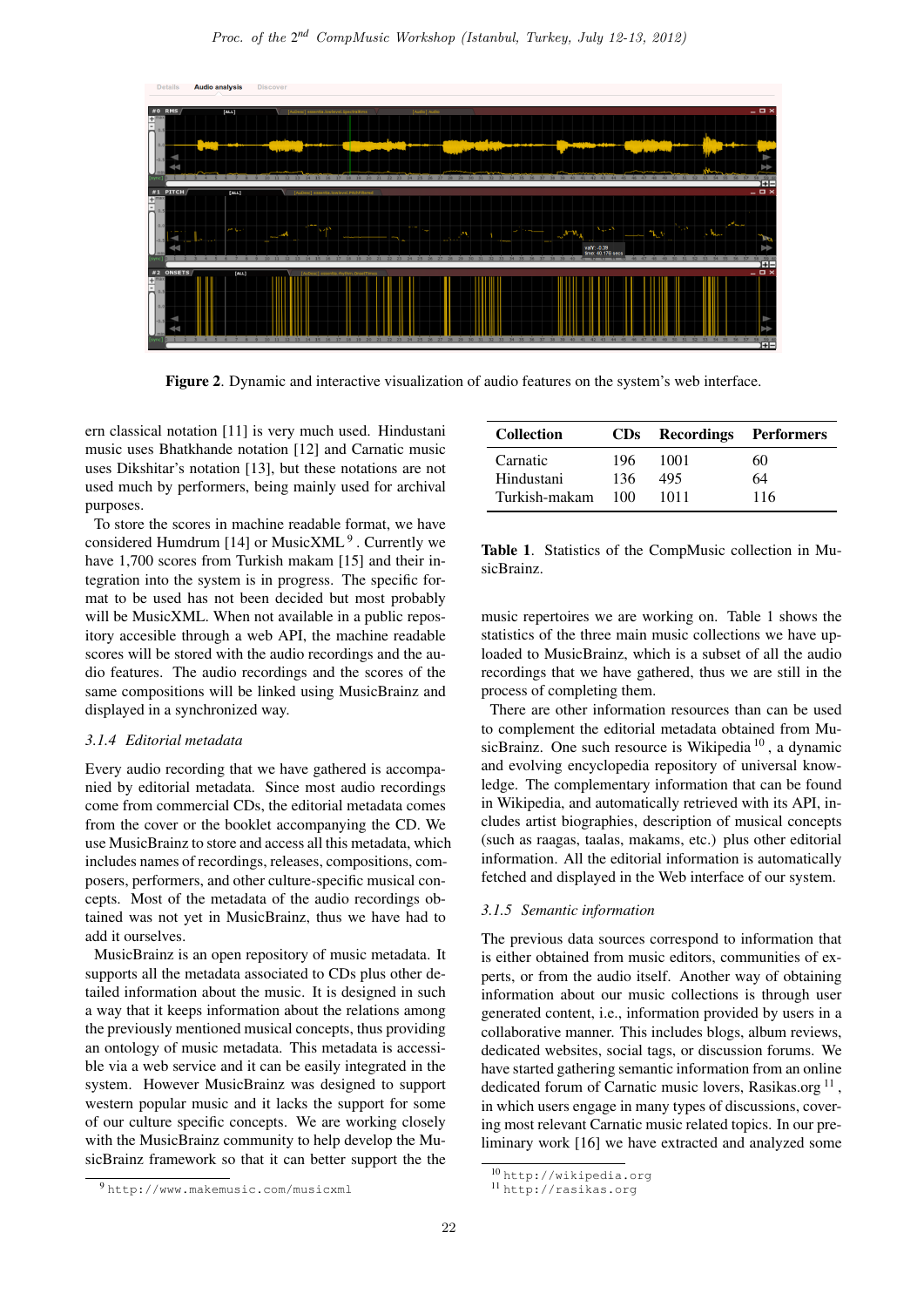|                   | Hindustani   Carnatic   Turkish Makam<br>CompMusic browser<br>A culture-specific way to browse music collections<br>سوار <mark>تكراري باد كالاستناقان ول</mark> يا |                            |                                                                            |                |                 |                  |  |
|-------------------|--------------------------------------------------------------------------------------------------------------------------------------------------------------------|----------------------------|----------------------------------------------------------------------------|----------------|-----------------|------------------|--|
| Performer         |                                                                                                                                                                    |                            |                                                                            |                |                 | <b>Session 1</b> |  |
| <b>Instrument</b> |                                                                                                                                                                    |                            |                                                                            |                |                 |                  |  |
|                   | Title                                                                                                                                                              | $\triangle$ Artist         | <b>Release</b>                                                             | <b>C</b> Raaga | $\bullet$ Taala | <b>Session 2</b> |  |
| <b>Composer</b>   | <b>+ Raksha Bettare</b>                                                                                                                                            | Ranjani-Gayatri            | Memorable Concerts From Rfa's September<br>Season 2009                     | bhairavi       | adi             | <b>Session 3</b> |  |
| Lyricist          | + Elarayene (Javali)                                                                                                                                               | T. M. Krishna              | December Season 2008                                                       | bhairavi       | adi             | <b>Session 4</b> |  |
| Form              | + Upacharamu                                                                                                                                                       | <b>Mysore Brothers</b>     | Magic Of The Cauvery                                                       | bhairavi       | adi             |                  |  |
|                   | $*$ Koluva                                                                                                                                                         | Ariyakudi Ramanuja Iyengar | Thyagaraja Krithis                                                         | bhairavi       | adi             |                  |  |
| <b>Release</b>    | + Taave Ezhaipal                                                                                                                                                   | Sanjay Subrahmanyan        | December Season 2010                                                       | bhairavi       | adi             |                  |  |
| <b>Work</b>       | + Lalithe Shri                                                                                                                                                     | Abhishek Raghuram          | Pravrddha Sri Lalgudi Pancharatna Kritis                                   | bhairavi       | adi             |                  |  |
| Raaga             | + Thaye Ezhai                                                                                                                                                      | D. K. Jayaraman            | Paddhatti Live In Concert 1990                                             | bhairavi       | adi             |                  |  |
|                   | Sri Raja Rajeshwari                                                                                                                                                | S. Somasundaram            | Paddhatti - Padmasri Madurai Somu - Live in<br>Concert 1972                | bhairavi       | adi             |                  |  |
| Taala             | Sri Raghuvara Sugunalaya                                                                                                                                           | Bombay Jayashri            | Madrasil Margazhi 2006                                                     | bhairavi       | adi             |                  |  |
|                   | Shrita Kamala Kucha(Ashtapadi)                                                                                                                                     | Semmangudi Srinivasa Iyer  | Rajamargam Sangita Kalanidhi Dr.<br>Semmangudi Srinivasa Iver Live Concert | bhairavi       | adi             |                  |  |
|                   | taala:<br>raaga: *<br>bhairavi<br>adi<br>And Or Not<br>And Or Not                                                                                                  |                            |                                                                            |                |                 |                  |  |
|                   |                                                                                                                                                                    | oMo o                      | 05:00<br>44:18                                                             |                | Show playlist   |                  |  |

Figure 3. A screenshot of the current user interface of the system.

semantic relations between Carnatic musical concepts. The results of this research has not yet been incorporated into the system.

#### 3.2 Processing layer

In this layer we include the modules that process the data sources gathered and obtain the higher level information elements and the other representations that are needed for the different functionalities of the system. This includes the extraction of audio features and the algorithms that will process all the different data sources, in order to get musically meaningful semantic concepts and the distance measures needed to navigate through the different information objects. This is the part of the system that will evolve the most during the course of the CompMusic project. Currently only part of the extraction of audio features is available.

The audio feature extraction algorithms are all integrated into the Essentia library. We will further develop culture specific algorithms to extract melodic and rhythmic characteristics of the different musical repertoires. We are working on the automatic segmentation of the pieces, on the characterization of rhythmic patterns and on the characterization of melodic motives. From these descriptions we should be able to describe the music pieces and their basic music elements, which are very much related to the ragas and talas for Indian music and to the makams and usuls for Turkish music.

In order to go a step further in the description of a musical repertoire we need to elaborate domain specific ontologies. With them we can guide the extraction of the proper semantic concepts and formally represent them together with their relationships. The system can use these ontologies to give the user a musically meaningful interaction with all the available information entities of a given music collection.

The basic mechanism with which we will be able to navigate through the information entities of a given collection is by musically meaningful similarity measures. Examples of these entities can be the actual pieces, a given performer, or specific music elements such as a musical phrase, a rhythmic patterns, or an expressive articulation. Thus we will be able to explore all the musical elements of a musical collection through similarity links.

#### 3.3 Presentation layer

The presentation layer of the system includes the interface with users or with other applications. Thus it has a web interface and an API.

#### *3.3.1 Web client*

From the web browser interface the user can access and interact with all the data and information available. In the current version (Figure 3), the main functionality is to access the audio recordings filtered by music concepts which are specific to each culture. These filters are conceived from the near ontological representation of metadata in Musicbrainz, but also from other sources like Wikipedia. The web client uses  $A$ jax  $12$  calls to retrieve the metadata. Once an audio track is selected we can listen to it while displaying the various audio features (e.g., pitch and onsets) and other musical concepts (e.g., motives) which are extracted from the audio. Future versions of the web client will allow more display and navigation capabilities, including user personalization, session capabilities, annotation and edition of audio features.

#### *3.3.2 Linking open data*

All the information gathered and processed within the system will be published as Linked Data, structured data that can be interlinked with other web resources, and integrated into the Linking Open Data project [17]. The Linking Open Data project is an initiative by the World Wide Web

<sup>12</sup> http://www.adaptivepath.com/ideas/

ajax-new-approach-web-applications